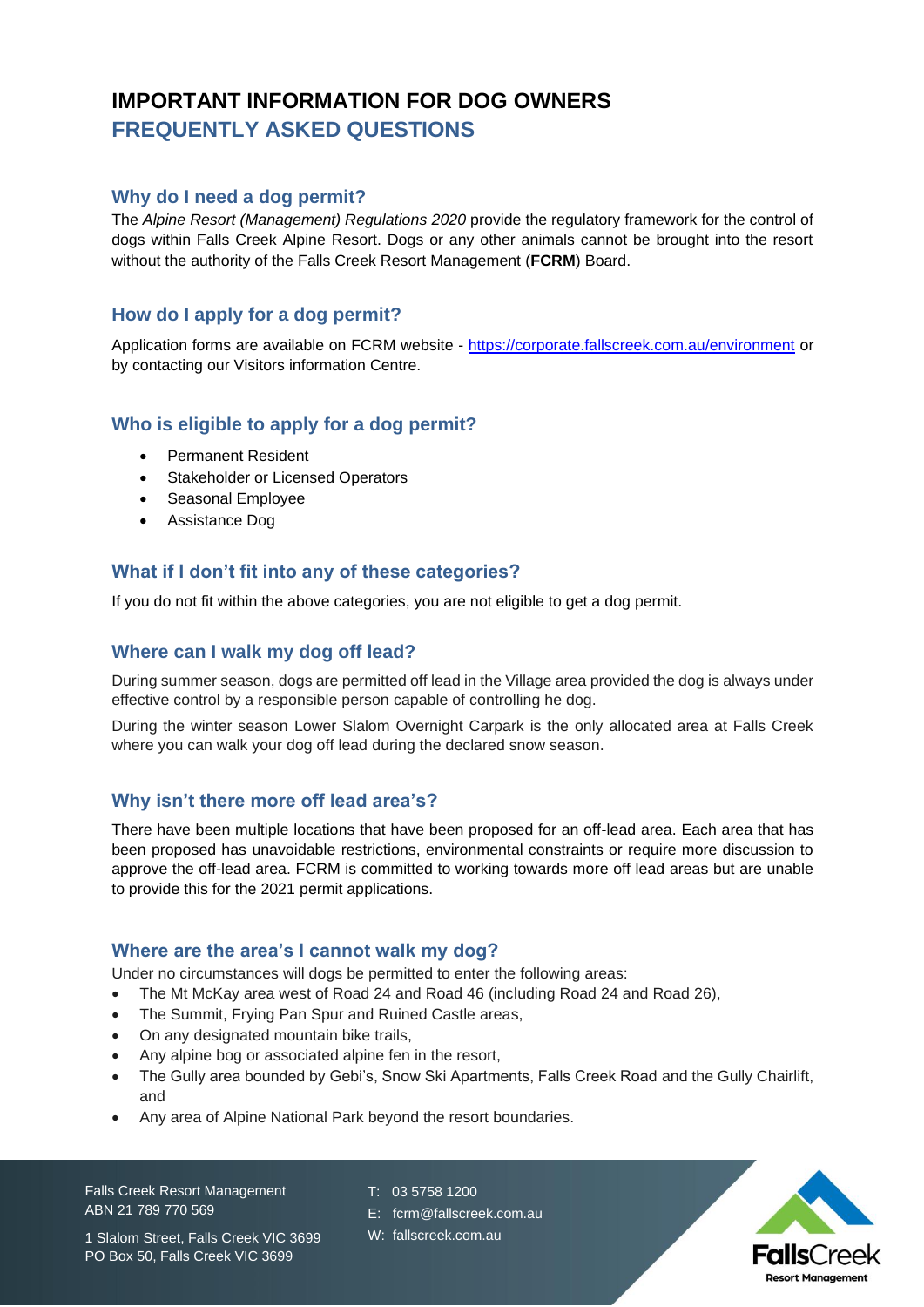## **What are the other conditions of having a dog in resort?**

- 1. The Dog must be micro-chipped. Owners must provide proof of micro-chipping as a condition precedent to the permit being applied for and issued.
- 2. Dogs must be restrained from causing:
	- a. Danger or unreasonable disturbance to other persons, and
	- b. Damage or interference to property, and
	- c. Disturbance or injury to wildlife.
- 3. The Dog must be housed indoors overnight.
- 4. The Dog must not act in any way which breaks any term of a lease or sub-lease in the Resort.

#### **Where do you dispose of the dog excrement?**

The Owner or responsible person with the dog, is responsible for cleaning up and properly disposing of any excrement. Proper disposal of excrement includes either:

- a. Bagging faeces, securely knotting the bag and placing in the designated dog faeces disposal bins within the village
- b. DOUBLE bagging faeces and securely knotting the bag and placing in any of the garbage collection sheds located throughout the village.

#### **Are Assistance dogs allowed into resort?**

Yes, Assistance dogs are allowed into resort pending approval by FCRM.

#### **What are the conditions for Assistance dogs entering the resort?**

Assistance dogs are specially trained to enable people with a disability to participate in all aspects of society. They are trained for a range of purposes including assisting people who are blind or vision impaired, supporting children with autism and supporting people with mental health difficulties. Assistance dog owners will be required to notify FCRM of the intention to enter the resort, yet no fee

will apply. Whilst in the resort, handlers are required to provide evidence that the dog is an assistance dog.

Types of evidence accepted are:

- Identification card issued for the animal by an accredited assistance dog training provider.
- A letter from the visitor's medical practitioner stating that it is an assistance dog and what its purpose is.
- A state or territory government-issued public transport assistance animal pass.
- Accepted into Falls Creek alpine resort Assistance Dog with a public access license issued by Assistance dogs Australia.

## **How can I tell if my dog is an Assistance dog?**

Assistance Dogs is a generic term for a guide, hearing, or service dog specifically trained to perform identifiable physical tasks and behaviors to assist a person with a disability in order to aid in quality of life and/or independence. Assistance dogs are covered under many legislative access laws for public access rights when working with their handler who lives with a disability.

Assistance Dogs Australia's accredited dog and handler teams will have:

Falls Creek Resort Management ABN 21 789 770 569

- T: 03 5758 1200
- E: fcrm@fallscreek.com.au
- W: fallscreek.com.au



1 Slalom Street, Falls Creek VIC 3699 PO Box 50, Falls Creek VIC 3699